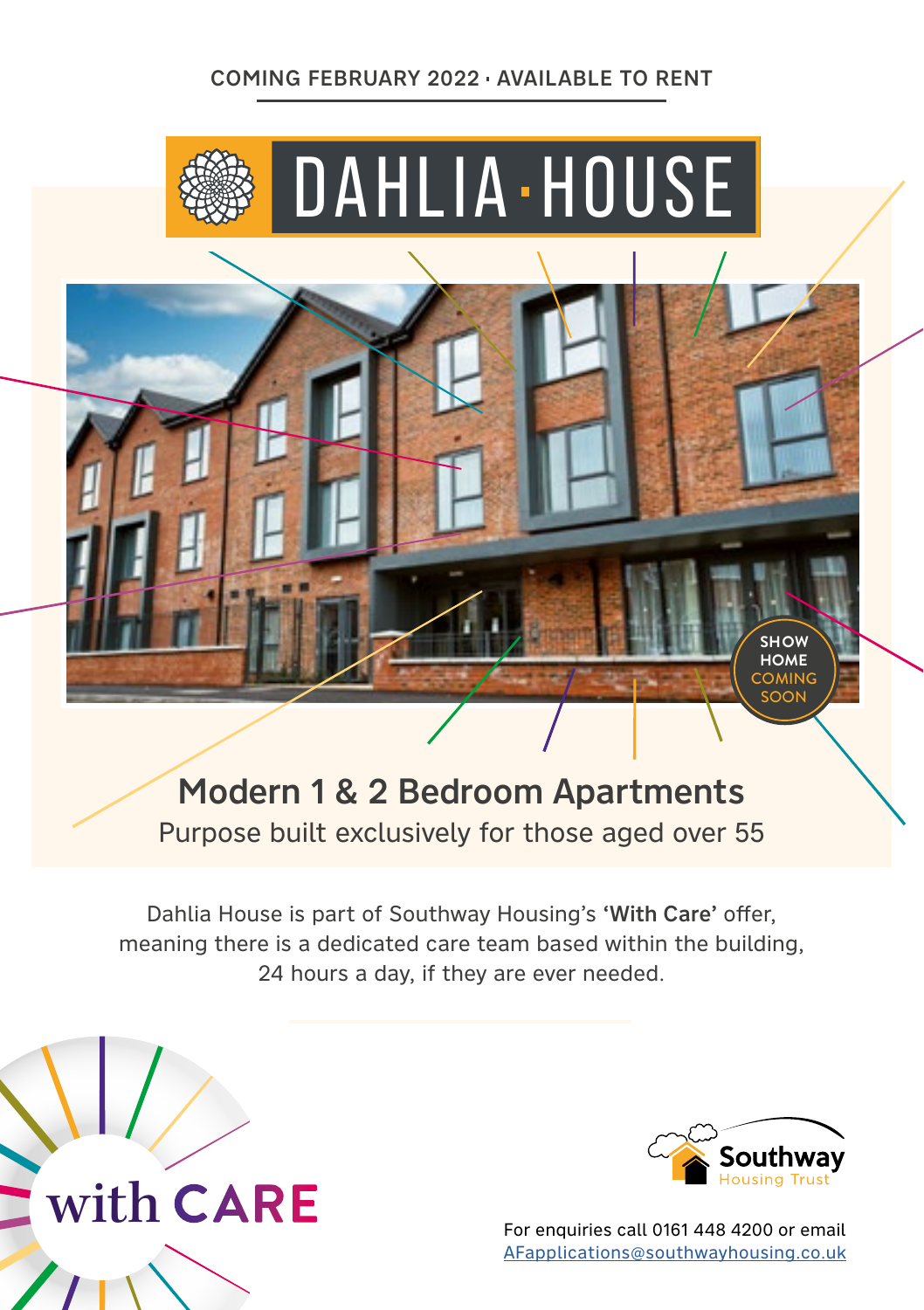

Care staff on-site 24/7 Who can apply to live at Dahlia House?

Anybody over the age of 55 can make an application for this type of housing. Consideration will be given to all applicants, but priority will be given to those who require assistance with personal care. It might be help with washing and dressing, moving around, getting out and about, or taking medication. It might be shopping, housework or meal preparation. Or it might just be a reassuring weekly chat with a friendly face

Over 55 years old

Anyone, regardless of support or care needed

## Facilities and features

- Excellent on-site facilities including a bistro, garden lounge and bathing suite.
- Large, beautiful communal gardens.
- 'Age Friendly' community; providing a range of regular bespoke activities and events for people over 55.
- Links to existing health, care and support providers.
- Help is on hand if you need it now, or in the future.
- Energy efficient with savings on utility and other bills.
- Reduced home and garden maintenance.
- Excellent public transport links; 25 and 197 bus to Manchester City Centre, Stockport or Trafford Centre.

# Independent living

You may be thinking of moving or having to leave your old home because of life changes or health problems. Or you may simply be unhappy with where you are living now. If you value your independence and privacy and want control and choices in your life, our 'With Care' housing could be exactly what you're looking for.





## Apartments feature

- Modern, walk-in shower, fully tiled.
- Modern fitted kitchen.
- Fitted window blinds.
- Kitchen and bathroom flooring.
- Secure door entry system.
- Community alarm.
- Cabling for Virgin and Sky Q.
- All floors are accessible via a lift.





# Helping you move



Moving home can be challenging and stressful. Our Age Friendly Delivery Team will support all new tenants with an individual moving plan.

If you are renting from a social landlord and moving out of a family home, there may be additional help that is available.

For further details contact Hayley Eadie on 07940 752409.